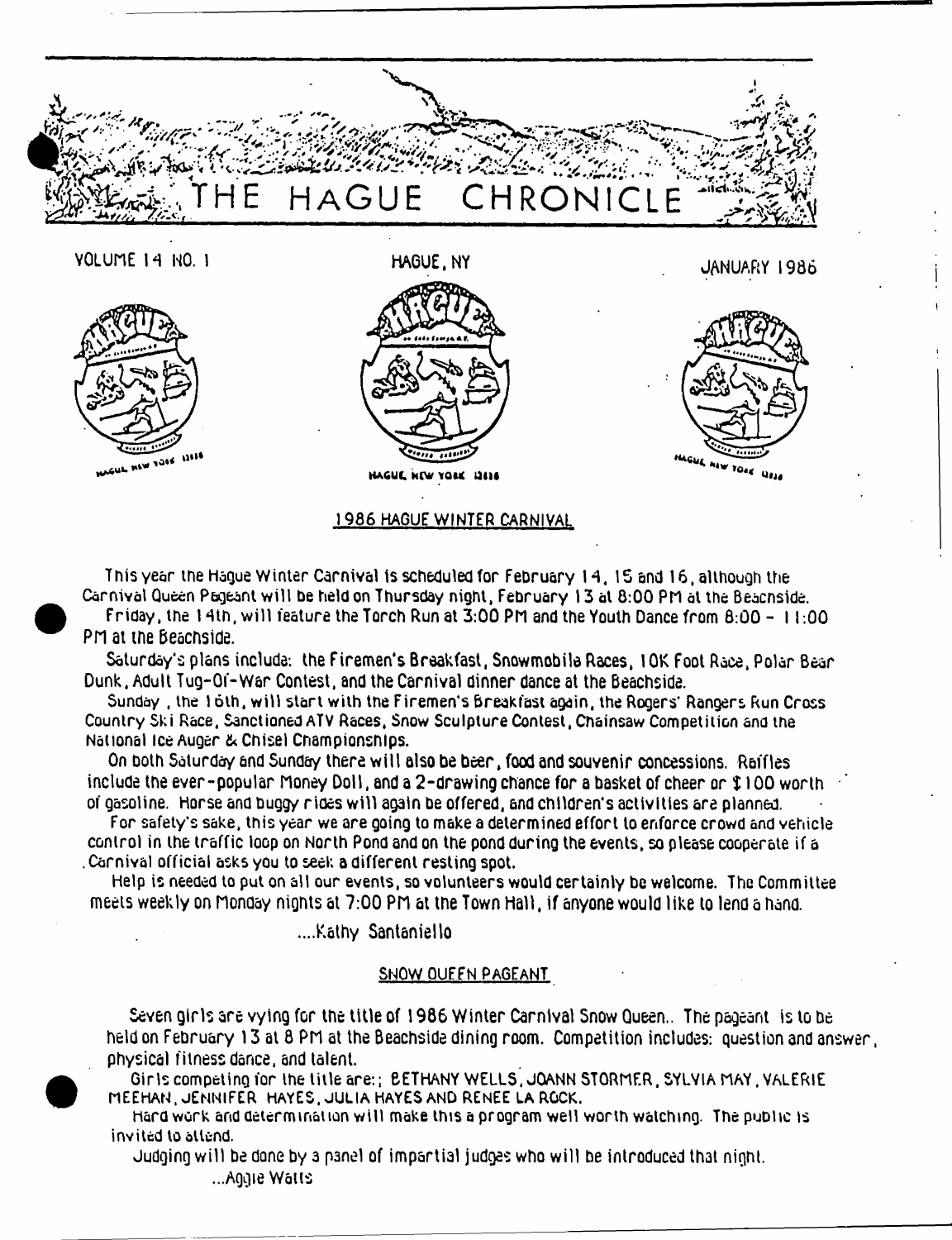## PROCLAMATION

- WHEREAS, Dr. Martin Luther King, Jr. assumed the leadership of the American Civil Rights movement at the most critical juncture, and
- WHEREAS, Dr. Martin Luther King, Jr. led that movement without violence or hatred, but with love, and
- WHEREAS, Dr. Martin Luther King, Jr. dedicated his life to achieving social change non $\dagger$ violently, and
- V/HE REAS, Dr. Martin Luther King, Jr. dreamed that one day all people would live together in peace and harmony, and
- WHEREAS, the Congress of the United States has made Dr; King's birthday a national holiday, and
- WHEREAS, it is desirable to obvserve Dr. King's birthday in an appropriate manner, reflecting on his pi losophy
	- I , RICHARD E. BOLTON, SUPERVISOR OF THE TOWN OF HAGUE, HAGUE, NEW YORK, DO HEREBY PROCLAIM MONDAY JANUARY 20, 1986,

MARTIN LUTHER KING, JR. DAY

in the TOWN of HAGUE, and I call upon all of the residents of our Town to remember Dr. King bny loving, not hating, showing understanding, not anger and making peace. I also call on all churches and synagogues in the com munity to hold services on this day and to ring church bells at noon in memory of Dr. King.

/S / Richara E. Bolton

DATED: December 31,1965

NOTE: in honor of Martin Luther King, the County and Federal Offices, including Silver Bay and Hague postoffices w ill be closed.

## FESTIVAL GUILD PLANS BENEFIT

The Ticonderoga Festival Guild is sponsoring a benefit at the E.M.A. on February 8. Proceeds w ill be used to reduce the loan secured to pay for their big yellow and white striped tent under which summer performances are held.

The evening will open with cocktails available at 6 PM. Dinner, featuring a sizzling 16 ounce New York strip steak, w ill be served at 7 PM, followed by entertainment starring Terry Jo Dixon, Ticonderoga's and New York State's 1984 Junior Miss. Dancing to music of Jim King will continue throughout the evening. Door prizes and other attractions w ill also be part of the evening's enjoyment.

Admission for this gala w ill be \$ 10.00. Reser vations can be made at the Festival Guild office located in the Cummins House at 146 Montcalm Street or by calling 585-6716.

## FIREMEN ELECT OFFICERS

At the last regular meeting of the Fire Department the following officers were elected:

| President - John Breitenbach |  |
|------------------------------|--|
|------------------------------|--|

| V. Pres. | - Sal Santaniello        |
|----------|--------------------------|
|          | Secretary – Donna Denton |
| Treas.   | - Edith Smith            |

| Fire Chief       | Paul Davis<br>٠        |
|------------------|------------------------|
| <b>Ist Asst.</b> | Jim Young              |
| 2nd Asst.        | Gary Boyd              |
| 3rd Asst.        | Mantin Fitzgerald, Sn. |
| Ambulance Capt.  | Ida May                |

The Fire Department is still working very hard on its fund drive. If you have not already sent in your contribution, they would really appreciate hearing from you.

The citizens of the Town of Hague owe a debt of gratitude to the many dedicated volunteers in the Hague Fire Department and Ambulance Corps. Remember, without this group of men and women our insurance rates would be much higher and we would not have the protection that we now have. So let's all give three cheers for our Hague Volunteer Fire Department!!!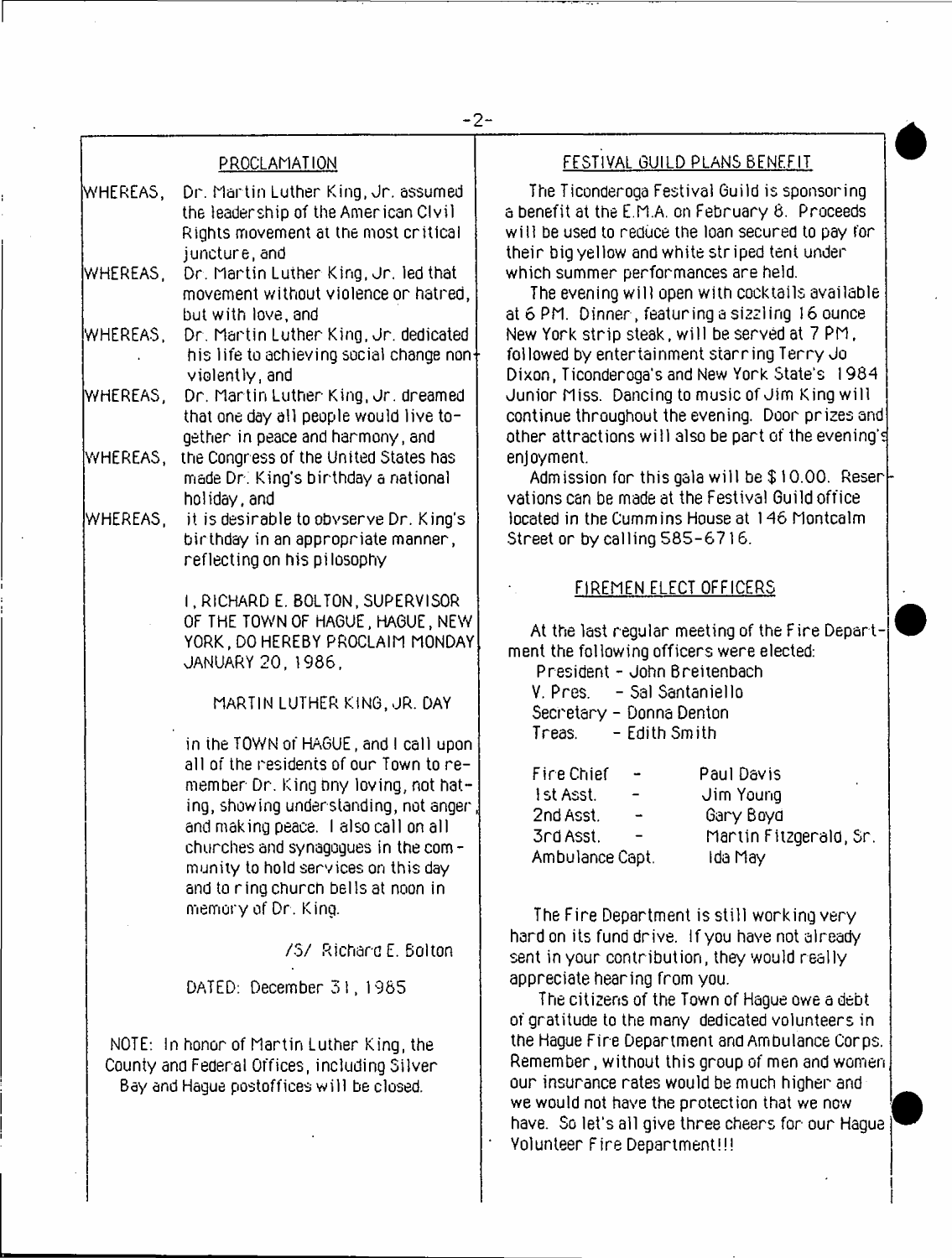#### TOWN BOARD

يتوجه والمواردين

December 27 - A special meeting was held to close the books for 1985. These books may be inspected by any town resident Mon. thru Fri. from 8  $\sim$  5 PM. at the Town Hall.

A letter of resignation to Fred LaPann, Chairman of the P ianning Board was read. Letter was from Jim Broderick who is resigning for health reasons.

Councilmen Frasier and FItzgerald were complimented for attending and receiving good grades at Cornell Univ. This was a class in Legislative Powers and Duties

Rogers Rock Campsite is open for cross-country skiing - no motorized vehicles.

Chalk board to be bought for town hall.

Dave Martucci and Dan Belden were given permission by the Board to attend the Association of Towns meetings in February.

January 7 - Organizational Meeting

Supervisor Bolton in his State of the Town address listed the following accomplishments:

Taxes reduced 9.63& Purchased new highway equipment Passed Waltonian Island Ordinance New town stationery Updated employees' guide New trail at campsite for cross country skiing Winter Carnival and Bass Tournament - put Hague on the map

Senior Citizens very active group Honor system at boat launch successful New voting machine

New phone system

Flood insurance available

91 I system cleared up and operating New playground equipment for the park

Things to be accomplished in 1986:

Computer system - payroll and part of assessors work for information.

Re-activate equalization board Sewer district has been asked for

Clean up lake m ilfoil

Check on cable extensions

Install flagpoles in cemeteries

Apply again for HUD grant

Town brochure for new and old towns people Committees:

Deputy Supervisor - Richard Frasier; Neighbor hood Watch, Coffin & Braisted; Highway, Frasier &

Fitzgerald; Recreation & Promotion, Fitzgerald & Coffin; Bldg: and Grounds, Braisted 8. Frasier; Planning & Zoning , Coffin & Fitzgerald; Sr. Citizens, Frasier & Braisted; School; Fitzgerald*ik* Coffin; Town Park, Braisted & Fitzgerald.

Apppointments: Robert Hoyt to Town Park Com mission, 3 yrs; Tim Costello to Planning Board for 3 years; Bruce Robinson to Planning Board for 7 years; Charles Dority to Assessment Board of Review; Bill Foster, Zoning Administrator.

Regular Meeting-January 14 - Department of Transportation officials met with Dick Frasier to review signs and lights on Rt. 8. DOT agrees present light is in wrong place and probably two lights are needed plus a run off area for vehicles on south of Rt. 8.

Dan Belden reported that the Town Highway Dept is testing liquid calcium as a possible alternate to salt and sand for the purpose of removing snow and ice from the highways. To date, particularly during the extremely cold weather, the liquid calcium is proving to be very effective.

The Board unanimously approved a resolution in support of the construction of a state police radio tower on Black Mt. The 41 ft. of tower would be placed on top of the existing 39 ft. fire tower. The new 80 ft. tower would eliminate the dead spots that presently exist in the state police communication system for our northern area.

Bolton said that he is presently chairman of four county committees, vice-chairman of four additionel committees and serves on five other committees. A new committee which Bolton is co-chairman, The Lake George Affairs Committee, wi 11 deal with problems adversely affecting Lake George. Warren County is willing to consider hiring an inspector to examine septic tank installations on Lake George. Individual towns would have to request the service. Bolton feels that the Lake George Affairs Committee is a most important committee since the deterior  $\sim$ ation of Lake George affects us all...AC

WEATHER UPDATE - JANUARY 15 Our mountain observatory registered 17 degrees below zero this morning. Lake frozen from Anthony's Nose to Sabbath Day Point, (that's all we can see this early in the morning!)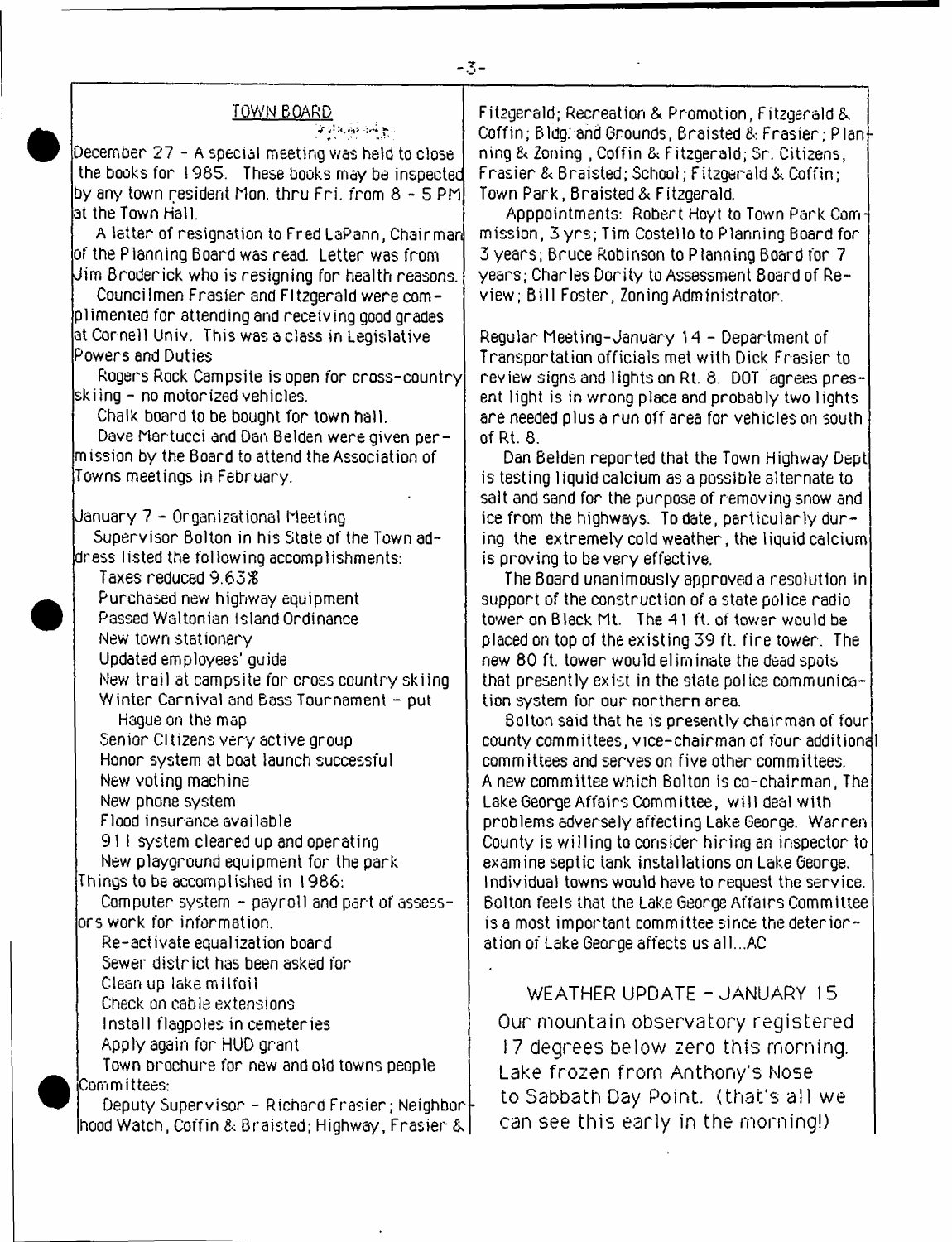# PLANNING BOARD 1/2/86

A Public Hearing was held at the regular meeting time to hear the proposed sub-division of property owned by John and Bonnie Gudikunst on Dodd and Decker Hill Roads. No one spoke  $a$ against the  $4-$  lot subdivision. The lots far exceed the minimum lot size.

The Board gave conceptual approval of the plat plan, but the plan cannot be filed with the County Clerk's Office until a survey of the property is completed and a mylar of said survey submitted to the Board for the clerk's signature.

James Broderick, long time member of the Planning Board and the site plan review committee resigned from the Board. His resignation was accepted with regret and with deep appreciation for his long and valuable contributions to the Planning Board.

# SENIOR CITIZENS CLUB

The Senior Citizens Club held a Christmas covered dish luncheon on December 18 at the Hague Baptist Church. Thirty-three seniors attended, along with several Town Board members. It was a festive affair and we are looking forward to our next luncheon.

The town justice will be holding court every Wednesday at 1:00 PM at the Town Hall so we will be unable to hold our monthly meetings on Wednesdays. Our next meeting w ill be held on Tuesday. .January 21 at 1-50 in the Town Hall Aflhis meeting we w ill decide on what other day to hold lour monthly meeting.

# HOSPITAL FUND DRIVE

The people of Hague have a right to be proud of the response given by this community to the Moses Ludington Capital Fund Drive which took place in 1985. As of this date the Hague total paid or pledgee is just under \$30,000, a very responsible sum.

We expect that before we are far into 1986 some kind folks who have indicated that they want to contribute to this fund w ill do so, and who knows what figure we may reach?

My kindest good wishes go to all who worked so diligently to make this excellent result possible anc my best for a happy and healthy 1986 to y ou all.

E. Hamilton Crabbs, Chairman for Hague

# AMERICAN LEGION

Regular monthly meeting of Hague Post 1536, American Legion, will be held at the Legion Home on Wednesday, February 5 at 7:30 PM. Refreshments will be served following the business meeting. The January meeting, held on one of the coldest nights of the winter, really proved the worth *of our* furnace which kept the temperature well into the seventies. The Basket of Cheer raffle held prior to New Year's was won by Bob Patchett of Hague.

A walkathon from Hague to Ticonderoga was held as a benefit for the Transplant Fund drive on Saturday, December 28, officially sponsored by Hague Post American Legion. A1 Perkins organized and did the major part of the work involved in making a great success of the event. 17 walkers, mostly local school students, completed the long, cold 10 mile trek which netted the Transplant Fund a total of \$733.90.

Special thanks go to Brookwood Park Campsite, which at the halfway point welcomed the participants with a roaring bonfire, sandwiches, hot dogs, and soda, and to Mike and Linda Coffin who a few nights later provided the Beachside Hotel dining room facilities for a dance for participants and other local youths.

Congratulations to all involved, and the Town of Hague should be proud to have raised this-amount of money, on short notice, for this very worthy cause.<br>BAC...

## DECEMBER 19 BLACKOUT

The Senior Citizens bus left for Glens Falls on December 19 on schedule. No one realized that the blackout would last 8-1 /2 hours. On Thursday at 6:30 AM approximately 8000 persons were without electrical power. An 11,500 volt transmission line snapped & fell on frozen Lake Champlain north of Whitehall, affecting Hague, Ticonderoga and many other Essex County towns. On the 19th the tempera ture was 11 degrees below 0!

We have not heard of any real hardships. Sandwiches were served at the Hague Firehouse and warmth was provided. Older and sick people were called to make sure they were coping. Schools and businesses were closed. Moses Ludington Hospital took in 250 people with overflow going to the Nursing Home. One Essex County official has called for an investigation of this outage...MB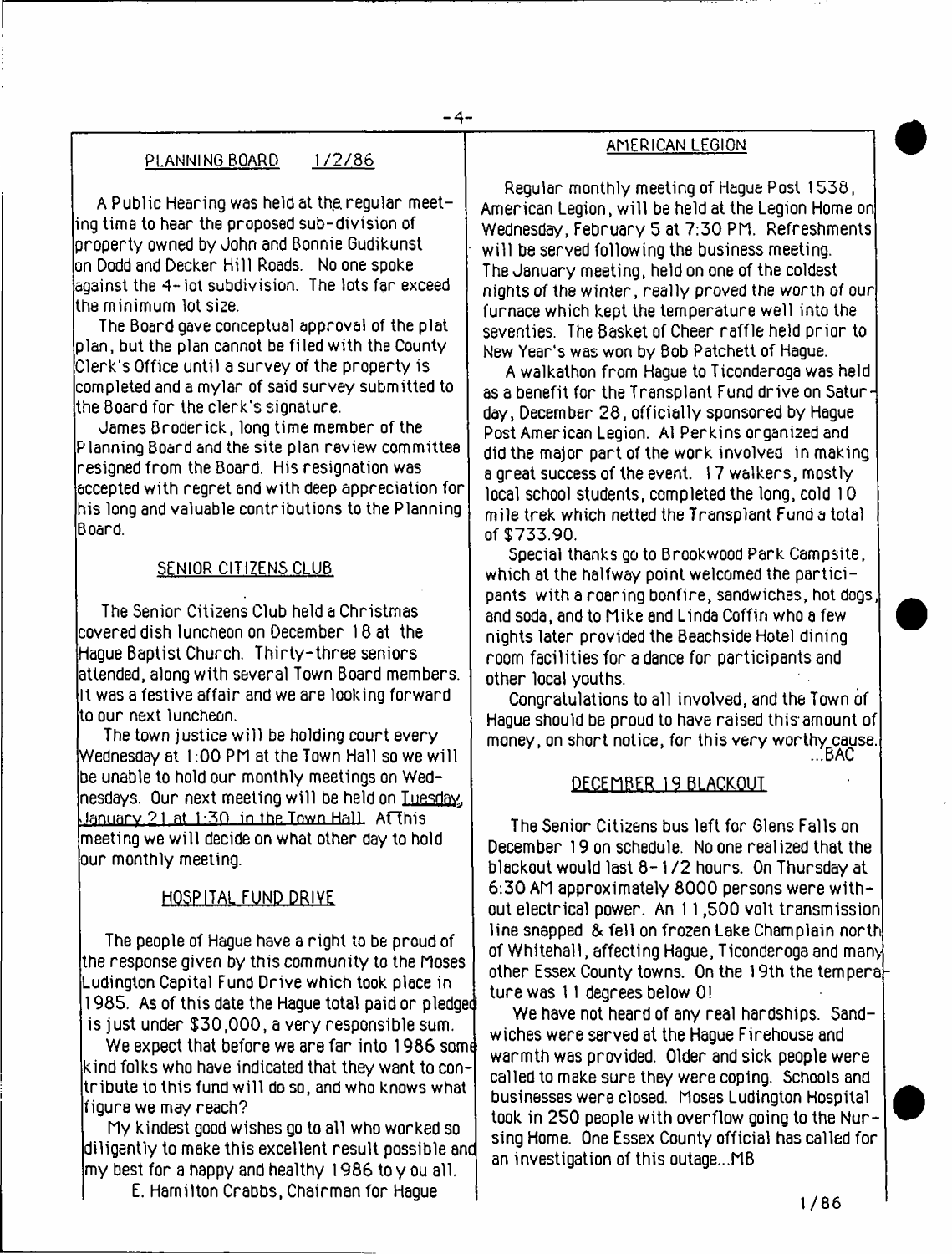#### **Wll L V C'S WEATHER NOTES**

**The balance of December remained w intry. We had traces of snow on the 17th, 18th, 21st, 27th, 29th and 31st, with measurable amounts of 1 inch on the 22nd and 6 nches Christmas Day. Christmas Eve was magnificent, clear as a bell, calm, with a bright full moon and stars filling the heavens. The 6 inch snowfall was a perfect present for the ski areas, and they have been making the most of it, as temperatures have been in their favor ever since. The December low temperature reading at lake level was -1 degree on the 19th, with a -1 3 degrees below zero at our mountain observation point. Christmas day did not bother these readings, but it was 2 degrees above and 7 degrees below zero respectively, which added to the pleasure of Lhe 6 inch snowfall. The high temperature for the month was the -46 degrees reported in the last issue, but it did hit 44 degrees on the 24th, so you can see what a contrast there was between the 24th and 25th of December. Temperatures modified following Christmas day, just enough to make winter enjoyable for everyone, skier and non-skier alike. Christmas day was also windy with Lop gusts at 29 MPH. The balance of the monLh continued windy with speeds in the mid-teens and the low to high twenties. Total snowfall for the month was between 18 and 19 inches. No rainfall after the 1st.**

**December along with Christmas also brought our massive power outage, as described on page 4. One thing people learned was to have a battery powered radio (with batteries!) on hand.**

**And, finally, December brought the winter solstice on December 21st, an event in which the m ajority of our readers can rejoice, because now the sun will start the long climb north toward our summer. The shortest day of the year occurred beLween Lhe 14th of December through the 26th when we had 8 hours and 50 minutes of daylight on each of these days, sunrise to sunset.**

**As promised last issue the days are now getting longer. Today, Jan 14th we have picked up 11 minutes of daylight, since these shortest days, and this rate will be increasing by next issue.**

**January has been a good winter month thus far, with some normal highs and lows, a nice break with some 4 0 's between the I Oth and 12th and some below zero readings on Lhe 8th and 14th. At lake level iL was -4 degrees and -3 degrees respectively. Our mountain observatory had a -1 4 degree reading on each of these days. A -1 6 degree reading was also reported on the West Hague ftd. on the 14th. On the plus side January has brought a lot more sunshine than we experienced in December.**

**Obviously the northern basin of the lake has been trying to freeze over. The night of the 7th and the morning of the 5th looked like iL might have a good leg** **on this process, but Hague Bay remained open. The wind backed around to the souLh, blew hard for two days, and took much of what had formed out. The water temperaLure Jan. 7th was 33 degrees F. Air temperature 10 degrees. Winds have continued strong, from different directions, through much of thi\* month, making it difficult for ice to form. Another super cold front moved through the area the morning of the 13th with light snow together wiLh a Lop wind** qust of 43 1/2 MPH. It blew in the high 20's to mid-**3 0 's all day and night. The temperature dropped from 40 to 32 degrees F in two minutes and was down to 6 degrees by late afternoon - below zero by morning. Great wind chill factors. Ice has formed in certain protected areas and then moved about the lake depending upon wind conditions and direction. This year it appears as though the lake will ice over in different places at different times and when finally completed some areas will be thicker than others, depending on when they froze and where they moved to, so until the thin areas reach a safe measurement, be careful if and when you venture out on the ice, particularly if it becomes snow covered. Most of the ice fishermen know their way around on the ice. If you see them way out on Lhe ice don't think that they necessarily got there in a straight line, and don't think you can necessarily get to them in a straight line from whereever you are located. BE CAREFUL. We want to see you next month Willy C.**

#### **ICING IN HAGUE FROM 1883 (Continued from December )**

**IL was necessary to saw a channel into the ice runt. Two men were on the ice field with their saws and speeds to bar off cakes from the field and push them toward the channel. One man worked pushing them into the channel. Two men worked at the lower end of the ice runs to place four cakes in the runs. One put a grapple back of the fourth cake. This grapple was attached to a rope pulled by a horse to get the cakes to the ice house. Dan Davis, carrying tongs called ''Ready" and Lhe driver would start the horse. When the ice had rached the ice house Dan called, "All right ' and the horse would stop and turn around. Dan would go back down the run for another load. Burnlce Clark and I would have another four cakes in the run. Four men. Reg Rising. Alvie Phillips, Burt West, and Chet Davis were working in the ice house. Each man would take a cake of ice and fit it in its place. The ice was packed in snow, each layer being completely covered with the snow.**

**This went on through the day. Men on the ice would be at work at 6:30 AM, the plow having marked the cakes the day before. With no trouble, by four o'clock that ice job would be finished.** (Cont. on p. 6) 1/86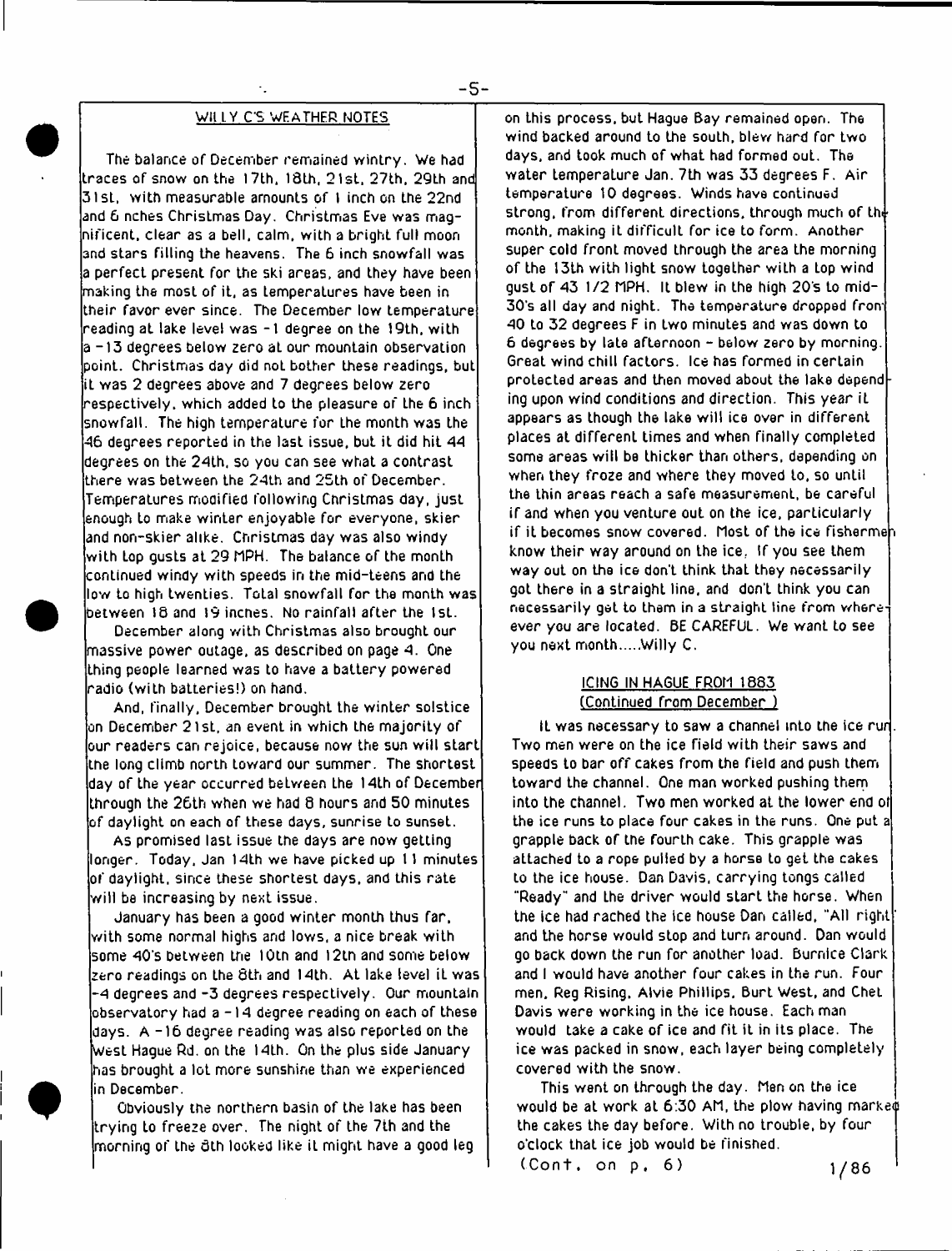TO: Municipal Taxpayers FROM: HAGUE BOARD OF ASSESSORS SUBJECT: Assessment Calendar Changes

As of January 1, 1986 several changes have been made to the assessment calendar used for purposes of real property tax administrtion.

I. Taxable status date is now March 1. Application for real property tax exemptions, such as the Senior Citizen and Veterans exemptions must be filed with the assessors on or before this date.

2. The tentative assessment roll will now be filed on or before May 1 and the Board of Assessment Review w ill meet to hear any assessment complaints on the third Tuesday in May.

Lastly, the final assessment roll must be filed on or before July 1. The time for filing petitions for small claims of tax certiorari judicial review is measured from this date.

No changes have been made to the dates for payment for municipal or school taxes.

#### THE SAGAMORE IN BOLTON LANDING

The Sagamore Hotel on Green Island has been evolving since July 1, 1883. From its very beginning, the emphasis was to provide guests with elegant and luxurious surroundings and the latest conveniences available. Delicate color schemes were used in the interior to enhance the feeling of spaciousness and to contrast with the more vivid colors that nature provided outside. Fires and additions changed the structure over the years, but the basic building that we see today was completed in 1930 and operated until 1931 when deterioration caused the hotel to close.

As of June 1985, the Sagamore is again in business. The structure has been completely renovated and tastefully refurbished to provide the ulti-  $\,$ mate in gracious living. The Sagamore is listed in the National Register of Historic Places, so consequently, its appearance is much as it was in 1930. Safety features such as a sprinkler system and fire doors have been worked into the decor without detracting from its appearance. Pastelcolors are used throughout the building in keeping with the earlier days.

General Manager David Boyd not only has a structure that reflects the past, but a staff that is being trained to provide the ambiance of by-gone

days. The employees with whom I spoke appear to take a great deal of pride in their work; here, quality is standard and excellence is the goal.

During the first summer of operation, The Sagamore had 600 people on its payroll and is providing employment opportunities to many north country people. In the past, The Sagamore was strictly a summer resort; today it is operating year round with much of its winter business coming from meetings and conferences.

The word sagamore ( among the Algonklan Indian tribes of New England) means chief or great man. If The Sagamore can become a "chief" in leadership of blending an elegant Adirondack resort to serve the needs of its guests, employment opportunities for the people of the north country, environmentally sound practices in its operation to preserve the aesthetics of its surroundings and the quality of the water, then The Sagamore w ill be heralded as the alchemist who derived the formula for the preservation of Lake George! ...AC

## ICE - Continued from oaoe 5

**George Tupper and Jay Leach always worked on the ice field, sawing, breaking, and getti;ng it to Lhe channel. Burnice Clark and I worked with pikes getting the cakes into the run.**

**Probably next they would fill Mr. Watrus' ice house, and Gen. Lee's and Slocum's. Not always the same crew would work, but there was no trouble getting men to work because Lhe pay was \$2.00 a day if we worked all day or a little less. When icing was over the winter work was over. After that we went fishing.**

**Often the crew filled two small ice houses a day with less help.**

**The hotels were The Rising House. The Trout House, The Iroquois, The Hillside, The Phoenix. The Island Harbor was the only place that didn't need teams to draw ice from the lake to the ice houses.**

**The stores all put up ice. Henry Clemons and later John Jenkins owned a meat market on the green across from where the school house now stands. Melvin Bar-Lon owned a store and granary in the large red house now oowned by the Shakeshafts. Ellis Bolton built Lhe store now occupied by Hoyt's Super Market. Jim Fitzgerald had a meat markeL across the brook, entered by a bridge just below Mrs. Scott's house. Mr. Burgee ran a grocery store near where the Edith Carpenter house now is. Also, there was a store in Graphite.**

.....Taken from Haque Historical Society records. **Written by Walter Clifton. To be concluded in fuLure issue.**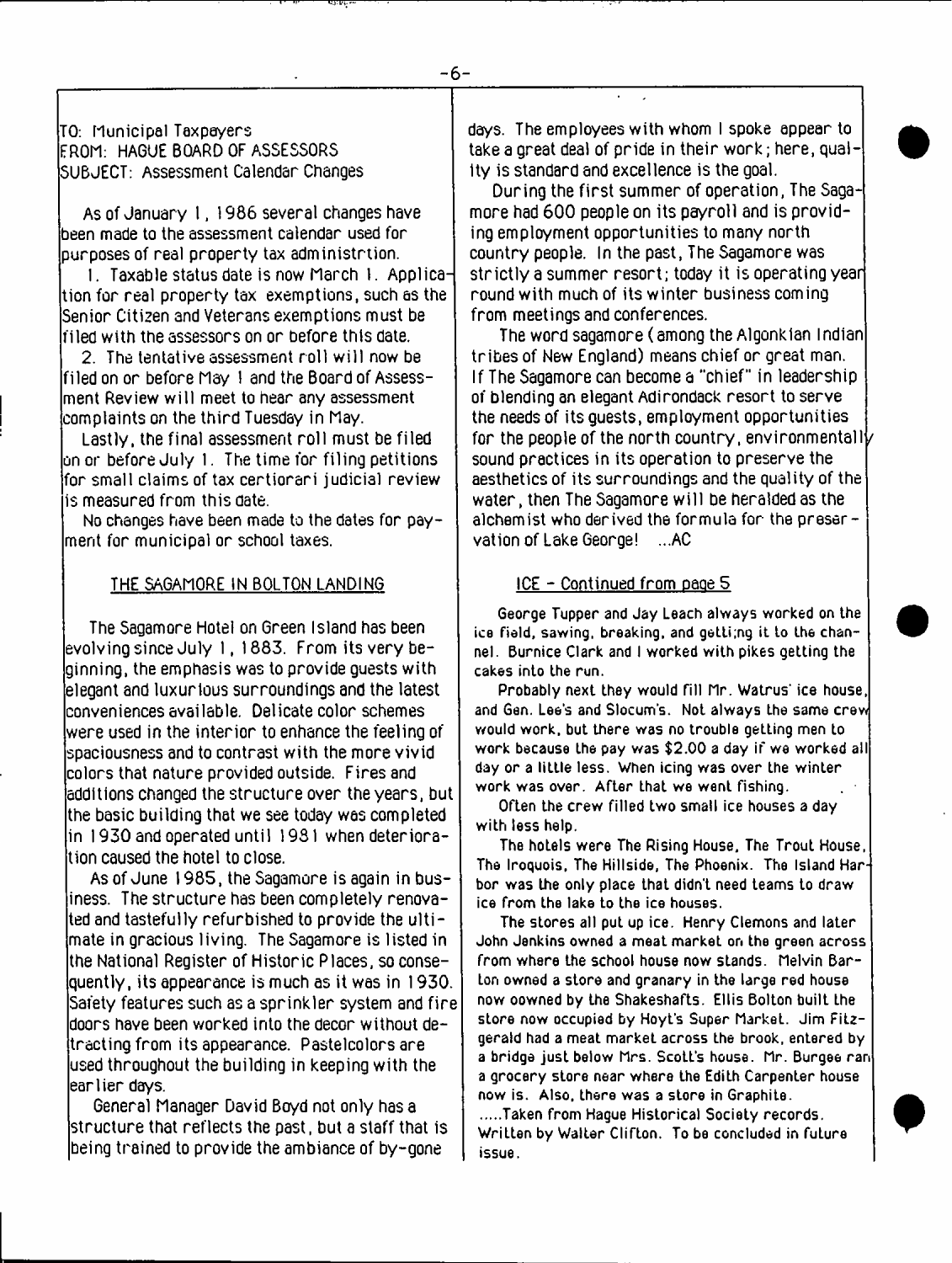感动性紧张性

 $\mathcal{N} \rightarrow \mathcal{N} \rightarrow \mathcal{N}$ 

- 7-

# SOUNDINGS

ADOPTED - In October 1985, a girl, Rebecca Chandler, to Betsy and Robert Carney, St. Glens Falls, at age 4 months. Rebecca's proud grandparents, Florence and Jack Carney, Sabbath Day Point arid aunt and uncle, Peggy and Peter Carney attended her christening on January 4 in S. Glens Falls.

BORN - A son, Richard Nelson, to Barbara ( Patchett) and Thomas Bonnett on December 30 in Montgomery, AL. Grandparents are Lynn and Bob Patchett, Trout House Village, Hague.

BORN - A son, David Michael, to Susan (Michael) and John Rogers in Los Gatos, CA on December 3C. Graham and Petie Michael, Friends Point are the proud grandparents

BORN - A son, Phillip, to Michael and Mary Ann Meade on January 14. Proud grandmother -Laura Meade, Hague..

ENGAGED - Gilbert Engler, Bethesda, MD, son of Mr. & Mrs. Howard Engler, Hague, to Cynthia Martin, Washington, DC.

\* \* \* \* \* \* \* \* \* \* \* \* \* \* \* \* \* \* \* \* \* \* \* \* \* \* \* \* \* \*

DIED - Elizabeth D. Howe, 84, of Troy and Forest Bay, Hague, on December 19 at St. Mary's Hospital in Troy. Survivors include two sons, eight grandchildren and two great-grandchildren.

DIED - Rev. Clifford Bohanan, Penny Farm, FL, on December 23. Mr. Bohanan served as pastor of the Hague Baptist Church from 1975 to 1979.

DIED - Thomas Gordon Smith, 61, Ticonderoga, on Dec. 25 in Burlington, VT. Survivors include a brother, Bernard, of Hague.

DIED - William Frank;a resident of Arcady Bay Estates and Deerfield Beach, FL, on December 30 in Florida. His wife, Viola, survives.

NEW TOWN COURT HOURS SET

Town Justice Kenneth Yaw has announced that court will be in session each Wednesday at 1:00 PM in the Town Hall.

# GIRL SCOUT COOKIE TIME!!!

The annual sale of Girl Scout cookies is now in progress. This is the only fund raiser that the Girl Scouts have during the year. The Hague Troop of Girl Scouts is small this year, but enthusiastic. Their leader, Michelle Brunet , in behalf of her scouts asks for the support of all Hague residents when a Girl Scout comes or calls to sell you cookies. If you do not hear from a scout, please don't let that stop you from ordering. You may call 543-8818 and Michelle will have one of the girls get in touch with you.

# HIGH SCHOOL EQUIVALENCY CLASS

Ticonderoga Central School District is planning on offering a High School Equivalency class in preparation for the High School Equivalency test. To offer the course, a minimum enrollment of ten is required. Area residents interested in taking the course should call Ticonderoga Central School District at 585-7422 in order to preregister. There is no fee for the course.

# FUEL ASSISTANCE

For those who are eligible for fuel assistance, you must sign up-in the County Center, Lake George. For more information, call Diane at the Town Hall, 543-6161.

# QVEREATERS ANONYMOUS

NO DUES NO WEIGH-IN NO FEES - JUST FELLOWSHIP (and you lose weight!) Meet in Room 200 every Tuesday at 7:30 PM at Moses Ludington Hospital. All are welcome.

# BABE RUTH, WHERE ARE YOU?

Would anyone who has Babe Ruth baseball league uniforms or knows where they can be located, please contact Sal Santaniello,  $543 - 6441$ . ...SS

#### \* \* \* \* \* \* \* \* \* \* \* \* \* \* \* \* \* \* \* \* \* \* \* \* \*

Raphael paints wisdom, Handel sings it, Phidias carves it, Shakespeare writes it, Wren builds it, Columbus sails it, Luther preaches it, Washington arms it, Watt mechanizes it. ...Bartlett's Familiar Quotations